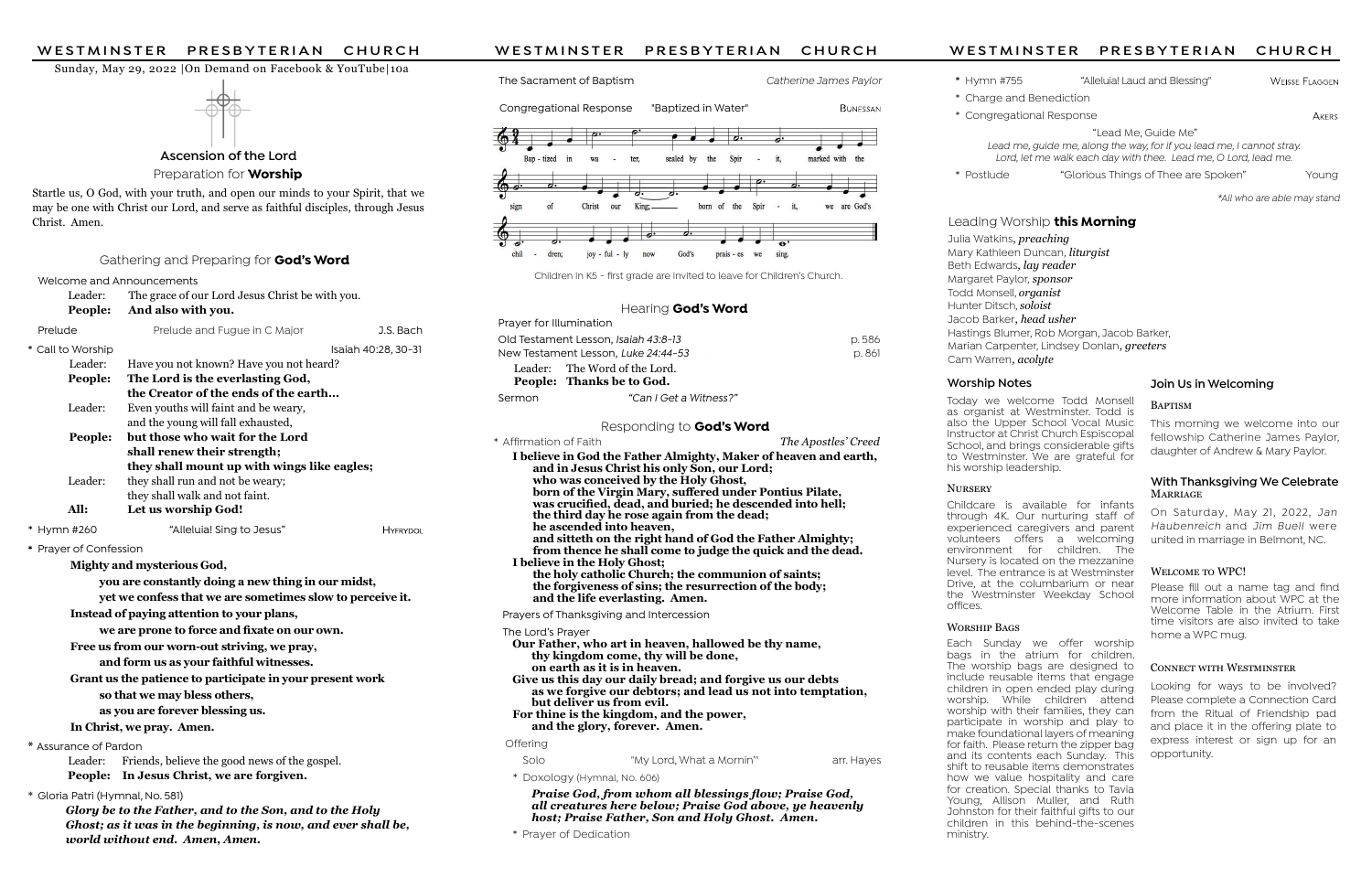# wpcgreenville | wpc-online.org | 2310 Augusta St.

# the



# From the Pews, Randall Fowler

VOLUME LXXV| May 29, 2022 | No. 4

THE HARBINGER

Weekday School closed Church Office closed

#### Sunday, June 5 **Pentecost**

Westminster Presbyterian Church 2310 Augusta Street Greenville, South Carolina 29605 (864) 232-2424 www.wpc-online.org THE HARBINGER: (USPS No. 764160) Published weekly by the Westminster Presbyterian Church, 2310 Augusta Street, Greenville SC 29605. Periodical postage paid at Greenville SC 29605.

#### CALENDAR OF EVENTS May 29 - June 5, 2022

#### Sunday, May 29

| Seventh Sunday of Easter |                               |  |
|--------------------------|-------------------------------|--|
| 9:40a                    | <b>Sunday Session Meeting</b> |  |
| 10:00                    | Worship Service               |  |
| 11:00                    | After Worship Fellowship      |  |

#### Monday, May 30

kknauer@wpc-online.org Todd Monsell **Organist** 

#### Tuesday, May 31

12:00p Al-Anon Group Meeting

Michelle Little Office Manager

**College** 

| ר כוונכנטאנ |                                |
|-------------|--------------------------------|
| 9:40a       | <b>Sunday Session Meeting</b>  |
| 10:00       | Worship Service with communion |
| 11:00       | After Worship Fellowship       |
| 5:00p       | Low Country Boil               |

#### WOMEN OF WESTMINSTER SCHOLARSHIP

#### OPEN MINDS • Gathering@WPC

#### Church Staff

Ben Dorr Pastor & Head of Staff bdorr@wpc-online.org

Leigh Stuckey Associate Pastor lstuckey@wpc-online.org

Mary Kathleen Duncan Associate Pastor mkduncan@wpc-online.org

> Lauren Slingerland Associate Pastor

lslingerland@wpc-online.org Julia Watkins

Associate Pastor jwatkins@wpc-online.org Amos Workman Parish Associate

aworkman@wpc-online.org Mark Kemp Director of Music

mkemp@wpc-online.org Lauren Hood Associate Director of Youth Ministry

lhood@wpc-online.org Kathryn Knauer Children's Choir Coordinator

tmonsell@wpc-online.org

Cara Puntch Weekday School Director cpuntch@wpc-online.org

Sherri Owens

Financial Secretary sherri@wpc-online.org

michelle@wpc-online.org

**Contract Contract** 

Each year Women of Westminster offers scholarships to provide financial aid among college and graduate student membership within our church. This year, Westminster is also partnering with local agency, Fostering Great Ideas, so that a portion of funds will support college-bound students in the foster care system. Any Westminster member who will be furthering their education in the fall is eligible to apply. Applications are available from the church office or online at www.wpc-online.org. Applicants may contact Coleman Dixon (colemandixon@hotmail.com) with any questions. The deadline is Friday, June 24, 2022. Church members are reminded that memorials and donations may be designated to this scholarship fund to aid in its continuation.

\_\_\_\_\_\_

#### IT'S ELEMENTARY, REGISTRATION OPEN!

It's Elementary is an after school faith formation group for children in 1st grade-5th grade that meets on Wednesdays during the school year from 2:30-4:30p. Our theme for next school year is "The Life and Teachings of Jesus." Children will learn about Jesus Christ through Bible study, recreation, crafts and games. Registration is required and the link is available on the church website. Register today!

#### VACATION BIBLE SCHOOL. REGISTER BY JUNE 1

We would like to list the names of our high school and college graduates. If you have a student graduating, please fill out the form below and place it in the offering plate or call the church office at 232-2424. The names will be listed in the June 12 Harbinger.

**College** 

**COLLECTION** 

Name: \_\_\_\_\_\_\_\_\_\_\_\_\_\_\_\_\_\_\_\_\_\_\_\_\_\_\_\_\_\_\_\_\_\_\_\_\_\_\_\_\_\_\_\_\_\_\_\_\_\_\_\_\_\_\_\_\_\_\_\_\_\_\_\_\_\_\_\_\_\_\_\_

**Contract** 

**ATTENTION GRADUATES** 

**Contract** 

School: \_\_\_\_\_\_\_\_\_\_\_\_\_\_\_\_\_\_\_\_\_\_\_\_\_\_\_\_\_\_\_\_\_\_\_\_\_\_\_\_\_\_\_\_\_\_\_\_\_\_\_\_\_\_\_\_\_\_\_\_\_\_\_\_\_\_\_\_\_\_\_

The book of Isaiah is a tremendous book of the Bible filled with declarations of love, yearning for communion, and bold declarations of who God is to the people of Israel. In Isaiah 43:8-13, we read about a spiritual gauntlet being thrown down as the God of the Hebrew people challenges the idolaters and Hebrews who have strayed from their faith to defend their gods and idols, while launching into a brief reminder of how God's active love propelled him to rescue the children of Israel from their storied past.

This summer, serve alongside other WPC folks with partner agency, Project Host, whose mission is to use food as a tool to nourish the hungry and train the unemployed. Volunteers will prepare, serve, and clean up a meal for our vulnerable neighbors. This is a great way to extend hospitality while getting a glimpse of some of the inequities in our own backyard. Volunteer shifts for ages 15+ are 2nd Tuesdays (June 14, July 12, August 9), 9a-1p. Contact Julia Watkins or write "Project Host" on your Connection Card to sign up.

# W E S T M I N S T E R PRESBYTERIAN CHURCH<br> **O** O D W pc g reenville | wpc-online.org | 2310 Augusta St.<br>
THE HARBINGER CALENDAR OF EVENTS

This summer, WPC is partnering with Pleasant Valley Connection to offer enrichment opportunities with under-resourced children in their summer camp. Volunteers are needed to help from 1:30- 2:30pm on June 6, 14, 22, and 27, and throughout the summer. This is a fun opportunity to build relationships with our local outreach partners, enrich the lives of children, and learn about our community. Click here to sign up or for more information, contact Julia Watkins or write "PVC" on your Connection Card.

#### PROJECT HOST SOUP KITCHEN

Kick off the summer with shrimp, sausage, and plenty of stecca at WPC's Low Country Boil. Everyone's welcome to share in the fun at Brewery 85 on Sunday, June 5 from 5-7p. We will also celebrate Mark Kemp's ministry and send his family off with thanks. Childcare will be provided. RSVP on WPC's home page or write "LCB" on your Connection Card.

#### MEN OF THE CHURCH TO DRIVE GAME SUNDAY, JUNE 26 AT 3:05P

- Kristen Goff joined by transfer<br>from First Presbyterian. Presbyterian, Winchester, VA.
- Mitch & Meredith Johnson joined by reaffirmation of faith (Mitch) and by transfer from First Presbyterian, Spartanburg (Meredith). They have two children, Hattie (6) and Wilkes (4).<br>Kim Landry joined by
- Landry reaffirmation of faith. She has two children, Max (18) and Molly  $(15)$ .
- Chuck & Katie McFadden joined by transfer from Christ Church Episcopal, Greenville. They have three children, Charlie (16), Owen (13), and Wells (10).
- Chip & Jen Ryan joined by reaffirmation of faith. They have one daughter, Isabel (6).
- Brad & Jaime Satterfield joined by reaffirmation of faith. The have one daughter, Addie (1).
- Frank & Amanda Stern joined by reaffirmation of faith (Frank) and by transfer from First Baptist, Greenville. They have one son, Teddy (5 mo.).
- David Watt joined by transfer from First Presbyterian, Lexington, KY.

#### LOW COUNTRY BOIL

If interested, call Bob Vannoy (640- 9073) or Amos Workman (423-0070), or call the church office to sign up. Deadline for signups is Monday, June 6.

#### CONNECTIONS GROUP

The Connections Luncheon Group will meet at Bonefish Grill (1515 Woodruff Rd.) on Sunday, June 12 at 11:45a after the 10a worship service. RSVP by Friday, June 10, to Ruth Johnston (ruthjohnst51@gmail.com). Newcomers are welcome!

#### OPEN MINDS • Serving with WPC

#### PLEASANT VALLEY SUMMER CAMP

Over 100 children have already signed up to join us for Vacation Bible School, August 1-5 from 9-12. Registration will be open until June 1st for rising Kindergarten through 5th grade. If you would like to volunteer or have any questions, please email vbs@wpc-online.org for more information.

> We've all had moments when we've strayed from the right path. Maybe you can recall leaving home and questioning your family convictions as a young adult. Or maybe you remember that advice from a parent or mentor that was delivered to you when you weren't ready to listen, but now you shake your head and with a heavy sigh say to yourself, "If I could do that all over again…" If you can relate to those feelings, then you can relate to the Israelites who were stepping away from God and adhering to a value system that was incongruent with their ancestral faith.

> With time we are blessed with experiences that show us how deeply God loves us and the variety of ways he shows us his love. The Israelites were no different than us in that capacity, but instead of decades of examples of love they had centuries worth of stories handed down from generation to generation. Imagine gathering around the hearth and hearing the stories of God using Deborah to defeat the Canaanites, of him working through Esther to foil the plans of Haman, and the classic story of the exodus from Egypt. After all of these moments of compassion-filled rescue, God continued to remind the Israelites that he has "revealed and saved" them and will be with them always.

> In our own lives, how often do we forget about what God has done for us and need a reminder? Are there moments when we look to idols of prestige, importance, or vanity instead of to the God who loves us at our worst? My prayer today is that we will hold fast to our faith in the God who "deliver(s) us from evil" and that "goodness and mercy shall follow (us) all of (our) days."

Last Sunday we welcomed the following new members into our fellowship:

#### Join Us in Welcoming

#### **NEW MEMBERS**